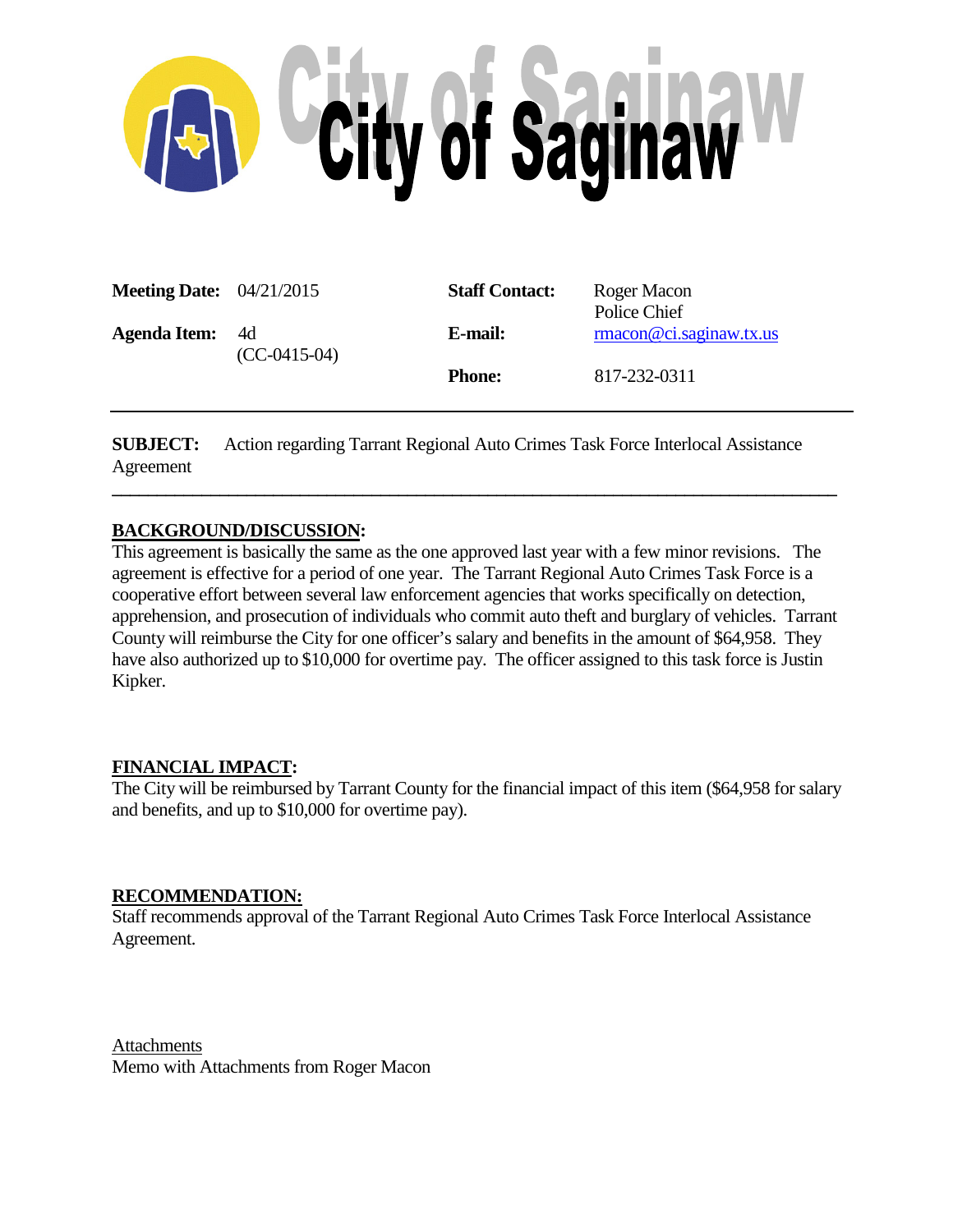

# **MEMORANDUM SAGINAW POLICE DEPARTMENT**

505 W. McLeroy Blvd. Saginaw, TX 76179 (817) 232-0311

| DATE:      | TO: Nan Stanford | FROM: Roger Macon |                          |
|------------|------------------|-------------------|--------------------------|
| 03/26/2015 | City Manager     | Chief of Police   | <b>TRACTF</b> Interlocal |

Enclosed you will find two originals of an interlocal agreement between the City of Saginaw and Tarrant County outlining our participation in the Auto Crimes Task Force. As you know, this agreement provides for salary reimbursement for our full-time officer (Justin Kipker) assigned to that task force. The task force commander has requested that the interlocals be delivered on or before April 30, 2015.

There are minor revisions in this year's agreement. They are outlined in the cover letter from task force Commander Bryan Sudan.

Please place this on the next convenient council agenda for consideration.

Thanks!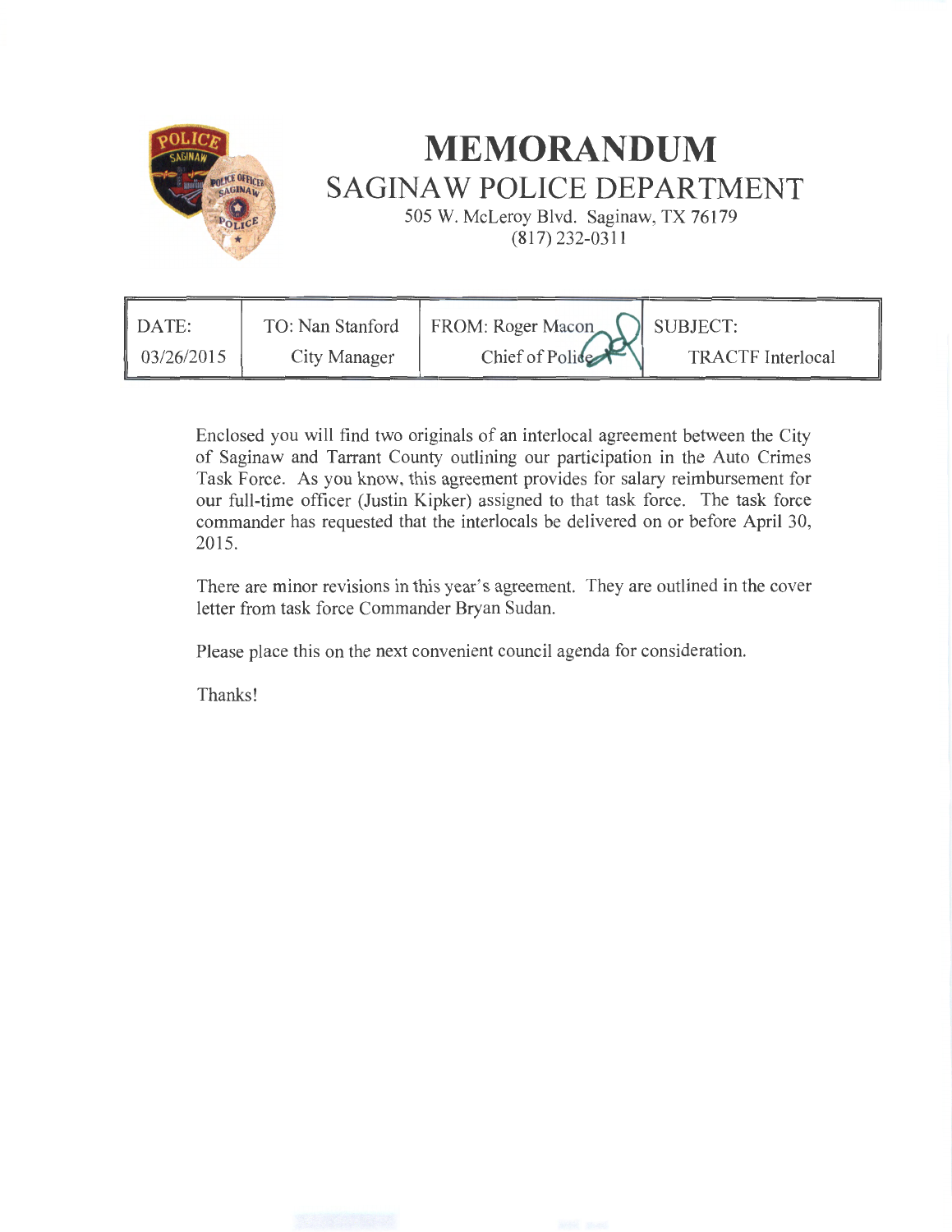

## *TARRANT REGIONAL AUTO CRIMES TASK FORCE*



March 16, 2015

| Arlington P.D.<br>Euless P.D.                                                    | Roger Macon<br>Chief of Police<br>Saginaw Police Department<br>505 West McLeroy<br>Saginaw, Texas 76179                                                                                                                                                                                                                                                                                                                |  |  |  |
|----------------------------------------------------------------------------------|------------------------------------------------------------------------------------------------------------------------------------------------------------------------------------------------------------------------------------------------------------------------------------------------------------------------------------------------------------------------------------------------------------------------|--|--|--|
| Fort Worth P.D.                                                                  | Re: Interlocal Assistance Agreement                                                                                                                                                                                                                                                                                                                                                                                    |  |  |  |
| Grand Prairie P.D.                                                               | Dear Chief Macon,                                                                                                                                                                                                                                                                                                                                                                                                      |  |  |  |
| Haltom City P.D.                                                                 | Our Interlocal Assistance Agreement has been prepared for renewal. Two originals<br>are included in this packet for your execution. If you want an original returned to you after<br>finalization at Commissioners Court both originals need to be completed and returned to me.                                                                                                                                       |  |  |  |
| Hurst P.D.                                                                       |                                                                                                                                                                                                                                                                                                                                                                                                                        |  |  |  |
| <b>National</b><br><b>Insurance Crime</b><br><b>Bureau</b><br>Parker County S.O. | The changes reflect updated reimbursement amounts for the 2015 grant year.<br>There<br>are no other changes.<br>As a reminder, the Texas DPS and the National Insurance Crime Bureau, non-local<br>agencies, sign a two-page Cooperative Working Agreement for grant compliance purposes.<br>Since their agents have statewide jurisdiction they do not require the countywide jurisdiction<br>the agreement provides. |  |  |  |
| Saginaw P.D.                                                                     | We would appreciate it if you could return the agreement by April 30, 2015. We will<br>submit all agency originals to Commissioners Court and return a fully executed original to                                                                                                                                                                                                                                      |  |  |  |
| Tarrant County S.O.                                                              | you. Please feel free to make more originals if necessary.                                                                                                                                                                                                                                                                                                                                                             |  |  |  |
| <b>Tarrant County</b><br><b>District Attorney</b>                                | If you have any questions, please feel free to contact me or Janet Rodgers at 817-560-<br>6560 or our county legal advisor, Assistant D.A. David Hudson 817-884-1233. Mr. Hudson<br>has reviewed and approved the contract for renewal. Thanks in advance for your assistance                                                                                                                                          |  |  |  |
| <b>Texas Department</b><br>of Public Safety                                      | and participation in our Task Force.<br>Sincerely,<br><b>Bryan Sudan</b>                                                                                                                                                                                                                                                                                                                                               |  |  |  |

Commander, TRACTF

cc: David Hudson, TC District Attorney's Office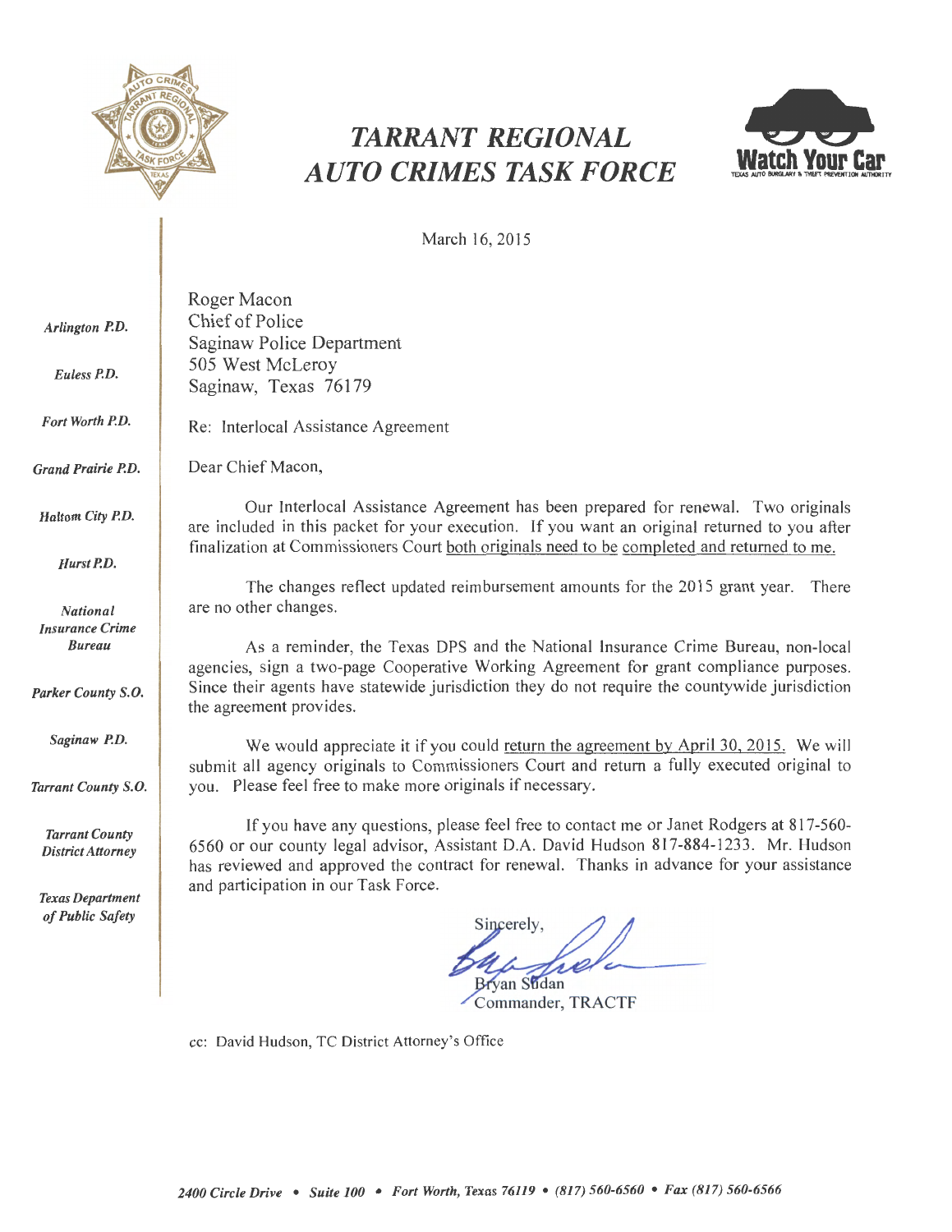THE STATE OF TEXAS

#### COUNTY OF TARRANT

## THIS ORIGINAL **ORIGINAL**  EXECUTED BY TARRANT COUNTY AND BY THE CITY OF SAGINAW

### THE TARRANT REGIONAL AUTO CRIMES TASK FORCE INTERLOCAL ASSISTANCE AGREEMENT

§ § §

WHEREAS the detection, apprehension, and prosecution of individuals who commit auto theft and burglary of motor vehicle is often hindered because the range of operations of the criminal offender is greater than the jurisdiction of the peace officers called upon to investigate the crime; and,

WHEREAS the existence of a multiplicity of political jurisdictions in Tarrant, Jack, Hood, Palo Pinto, Parker, Somervell and Wise Counties impedes the effectiveness of individual law enforcement agencies to detect and eradicate auto theft and burglary of motor vehicle; and,

WHEREAS past experience has indicated that a cooperative effort between law enforcement agencies and Tarrant County has been effective in detecting and deterring the activities of targeted criminal groups to the mutual benefit of all the political entities of Tarrant County and neighboring counties; and,

WHEREAS pursuant to Chapter 362 of the Texas Local Government Code, the Texas lnterlocal Cooperation Act, Chapter 791 of the Texas Government Code, and Article 4413(37) of the Texas Revised Civil Statutes Annotated, as amended by HB 1887, an Act relating to the creation, powers and duties of the Texas Automobile Burglary and Theft Prevention Authority, and the law of the State of Texas, the contracting cities to-wit: Arlington, Euless, Fort Worth, Grand Prairie, Haltom City, Hurst, Saginaw, the County of Parker, the County of Tarrant, the Tarrant County Criminal Attorney, and the Tarrant County Sheriff, hereby agree to participate in, and be a part of the cooperative investigative, enforcement, and prevention efforts which are known and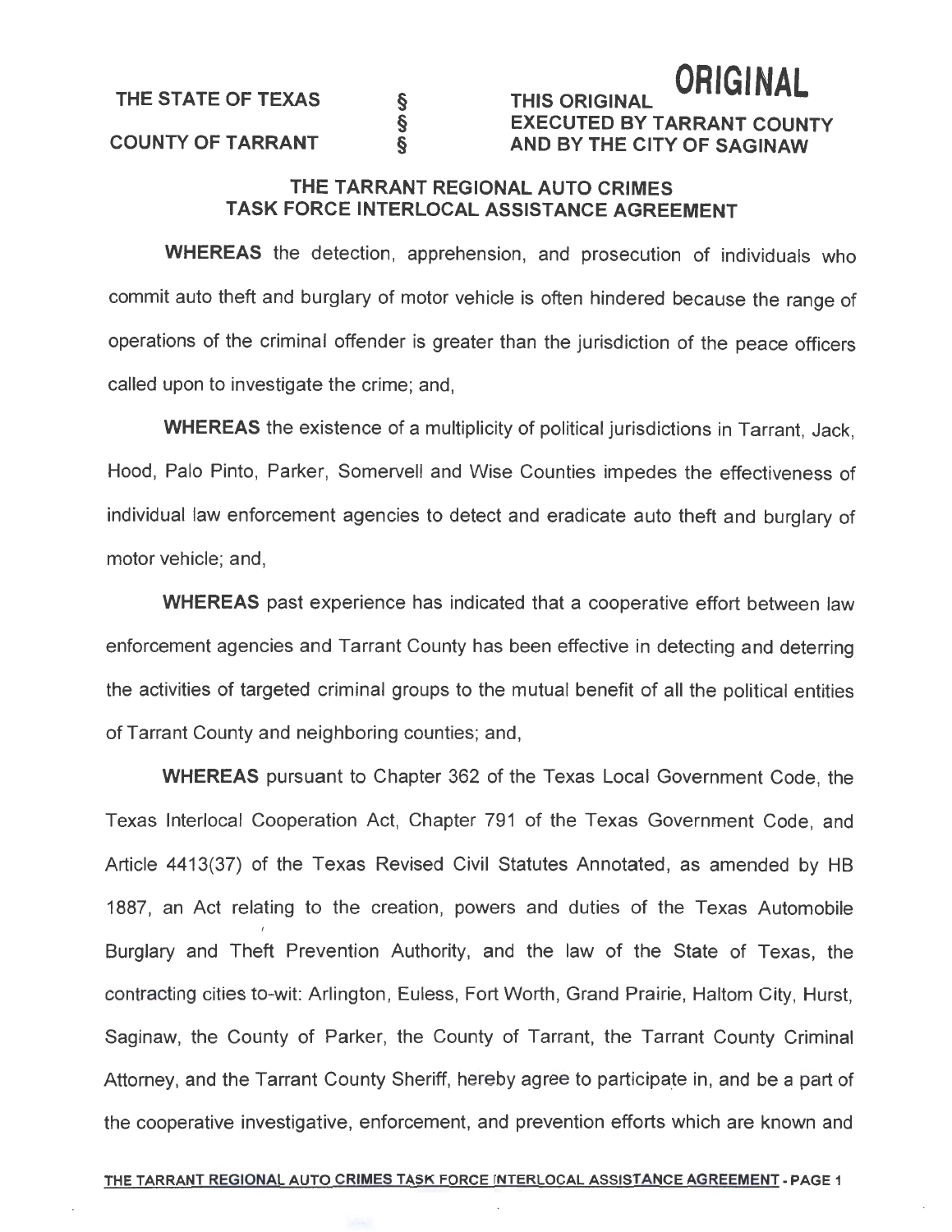designated as the Tarrant Regional Auto Crimes Task Force; and,

**WHEREAS** a grant of money from the Texas Automobile Burglary and Theft Prevention Authority has been received to fund the continuation of the Tarrant Regional Auto Crimes Task Force;

#### **NOW, THEREFORE, BE IT KNOWN BY THESE PRESENTS:**

That Tarrant County, acting by and through its duly authorized County Judge, the Criminal District Attorney of Tarrant County, the Sheriff of Tarrant County, and the cities that have executed, are executing, or will execute substantially similar copies hereof at this time or in the future during the time that this agreement is in force, acting herein by and through their duly authorized chief administrative officer do hereby covenant and agree as follows:

#### **TASK FORCE**

The Tarrant Regional Auto Crimes Task Force ("Task Force") will be a part of the Tarrant County Sheriff's Office, for administrative purposes. The activities of the Task Force shall be supervised by a twelve (12) member Board of Governors. This Board will include as permanent voting members the Fort Worth Chief of Police, the Arlington Chief of Police, the Tarrant County Criminal District Attorney, and a Chairperson, who shall be the Tarrant County Sheriff. Additionally, the Board will consist of an executive of every additional agency that participates in the Task Force with personnel, to include: the Police Chiefs of Euless, Grand Prairie, Haltom City, Hurst, Saginaw, a Regional Captain of the Texas Department of Public Safety's Motor Vehicle Theft Services, the Parker County Sheriff and a Supervisor of the National Insurance Crime Bureau. Ex officio members, if any, may be added by agreement of the voting members; ex officio members shall be non-voting. The Board of Governors shall have the responsibility for policy, direction, and control of the Task Force. The Board of Governors will have direct THE TARRANT REGIONAL AUTO CRIMES TASK FORCE INTERLOCAL ASSISTANCE AGREEMENT- PAGE 2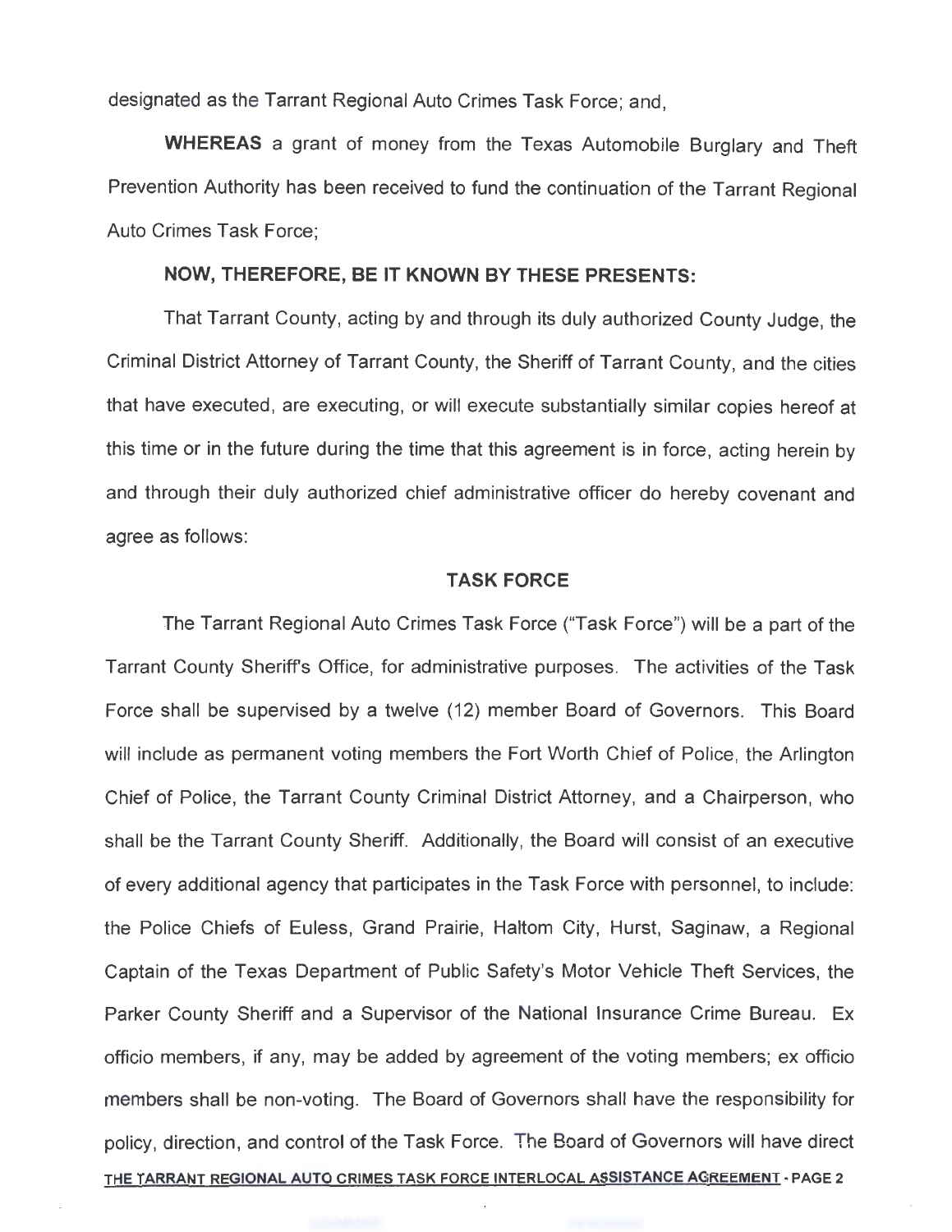responsibility for the selection of a Commander for the Task Force. The Board will monitor the activities and accomplishments of the Task Force to ensure orderly progress towards attainment of all stated objectives.

*\_ . .,: .* ~ · .

There will be one unit, which may form sub-groups or teams as appropriate. The activities and investigations of these sub-groups or teams shall be led by the Sgt. Team Leader at the direction of the Commander of the Task Force. These sub-groups or teams will have the duties assigned to them by the Sgt. Team Leader at the approval of the Commander.

### **AUTO THEFT AND BURGLARY OF MOTOR VEHICLE INVESTIGATION**

Auto theft and burglary of motor vehicle investigations within the jurisdictional bounds of the entities joining this agreement may be coordinated through the Task Force. All commercial auto theft intelligence received by a law enforcement agency that is a party to this agreement may be referred to the Task Force for investigation. The assigned officers will respond to complaints in a timely manner. The Task force will - - - - - - conduct salvage business inspections, covert operations, training, arrests, investigations, assistance to other agencies and public awareness education in an effort to lower the auto theft and burglary of motor vehicle rate.

#### **ASSET SEIZURES**

All asset seizures developed by the Task Force in Tarrant County under Chapter 59 of the Code of Criminal Procedure will be prosecuted by the Tarrant County Criminal District Attorney's Office.

There is hereby created a certain fund to be known as the Auto Crimes Task Force Asset Seizure Fund (hereinafter called "Fund"), said Fund to be created in compliance with State law and the requirements of the grant restrictions.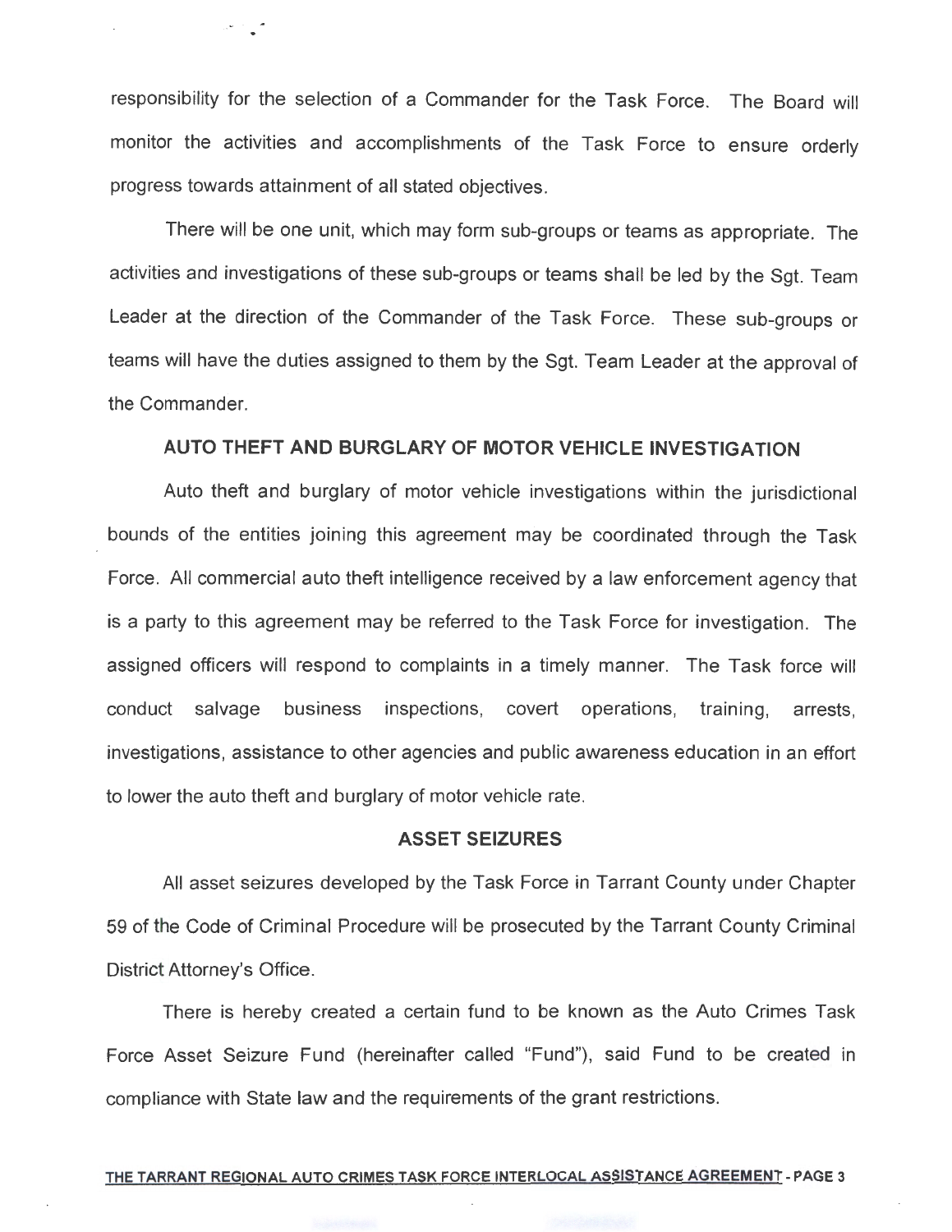#### **FORFEITURE POLICY**

Upon entry of a judgment in a judicial proceeding awarding monies or other proceeds to the Tarrant Regional Auto Crimes Task Force, said monies or proceeds will be immediately deposited in the Auto Crimes Task Force Seizure Fund. The monies and proceeds in this Fund must be used to further the purpose of the Task Force as required by the Tarrant Regional Auto Crimes Task Force Grant award: Enhancement of currently funded and/or future motor vehicle theft enforcement and prevention programs.

All forfeiture funds and other generated program income shall be subject to audit by the Auditor of Tarrant County, Texas and the Texas Automobile Burglary and Theft Prevention Authority.

Any conveyance or vehicle that is the subject of a final forfeiture shall be awarded to the Task Force to be used to further the purpose of the Task Force as required by the Task Force grant award.

-- - ~- ·- Upon termination of this Agreement, ownership of equipment, hardware, and other non-expendable items will revert to the applicant for which it was acquired, subject to the approval of the Automobile Burglary and Theft Prevention Authority of the State of Texas.

#### **OFFICER STATUS**

Any peace officer assigned to the Task Force by a government entity which is a party to this agreement shall be empowered to enforce all laws and ordinances applicable in the jurisdiction of the county and municipal entities signatory to this agreement, including the power to make arrests, execute search warrants, and investigate auto theft and burglary of motor vehicle offenses outside of the geographical jurisdiction from which he or she is assigned, but within the area covered by the THE TARRANT REGIONAL AUTO CRIMES TASK FORCE INTERLOCAL ASSISTANCE AGREEMENT - PAGE 4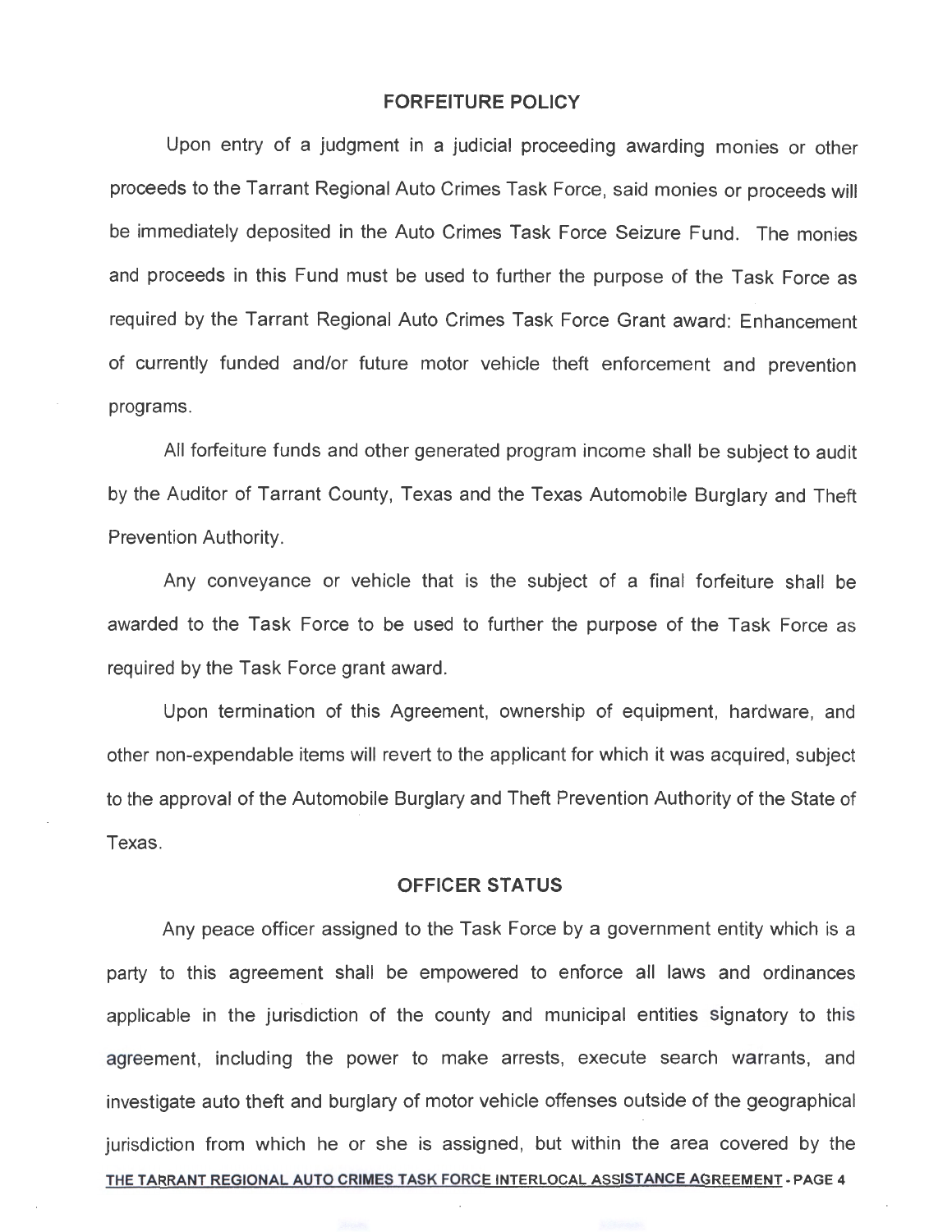jurisdictions of the counties and municipal entities which are parties to this agreement.

*\_.;,.t :* . .... ..

<sup>~</sup>...... .... . ~ 'It \_,~·~

While functioning as a peace officer assigned to the Task Force, he or she shall have all of the law enforcement powers of a regular peace officer of such other political entity.

A peace officer who is assigned, designated, or ordered by the official designated by the governing body of any entity to perform law enforcement duties as a member of the Task Force shall receive the same wage, salary, pension and all other compensation and all other rights for such service, including injury or death benefits and workers' compensation benefits, paid in accordance with the Texas Automobile Burglary and Theft Prevention Authority Grant Guidelines, as existing or as may be amended, and applicable law, as though the service had been rendered within the limits of the entity from which he or she was assigned. Recognizing the benefits to a participating entity to this agreement, it is agreed that all wage and disability payments, including workers' compensation benefits, pension payments, damage to equipment (with the exception of leased vehicles, for which damages will be covered under the provisions of the lease(s) and clothing, medical expense and expense of travel, food and lodging shall be paid in accordance with the Texas Automobile Burglary and Theft Prevention Authority Grant Guidelines, as existing or as may be amended. However, peace officers assigned to the Task Force will not work overtime that is not reimbursable to their assigning agency without prior approval from their assigning agency supervisor. (For example, Fort Worth police officers assigned to the Task Force will not work Task Force overtime, which is not reimbursable to the Fort Worth Police Department, without prior approval from their Fort Worth police supervisor.) Instead, they will be permitted to flex their work hours as necessary to accomplish Task Force objectives and assignments.

#### THE TARRANT REGIONAL AUTO CRIMES TASK FORCE INTERLOCAL ASSISTANCE AGREEMENT· PAGE 5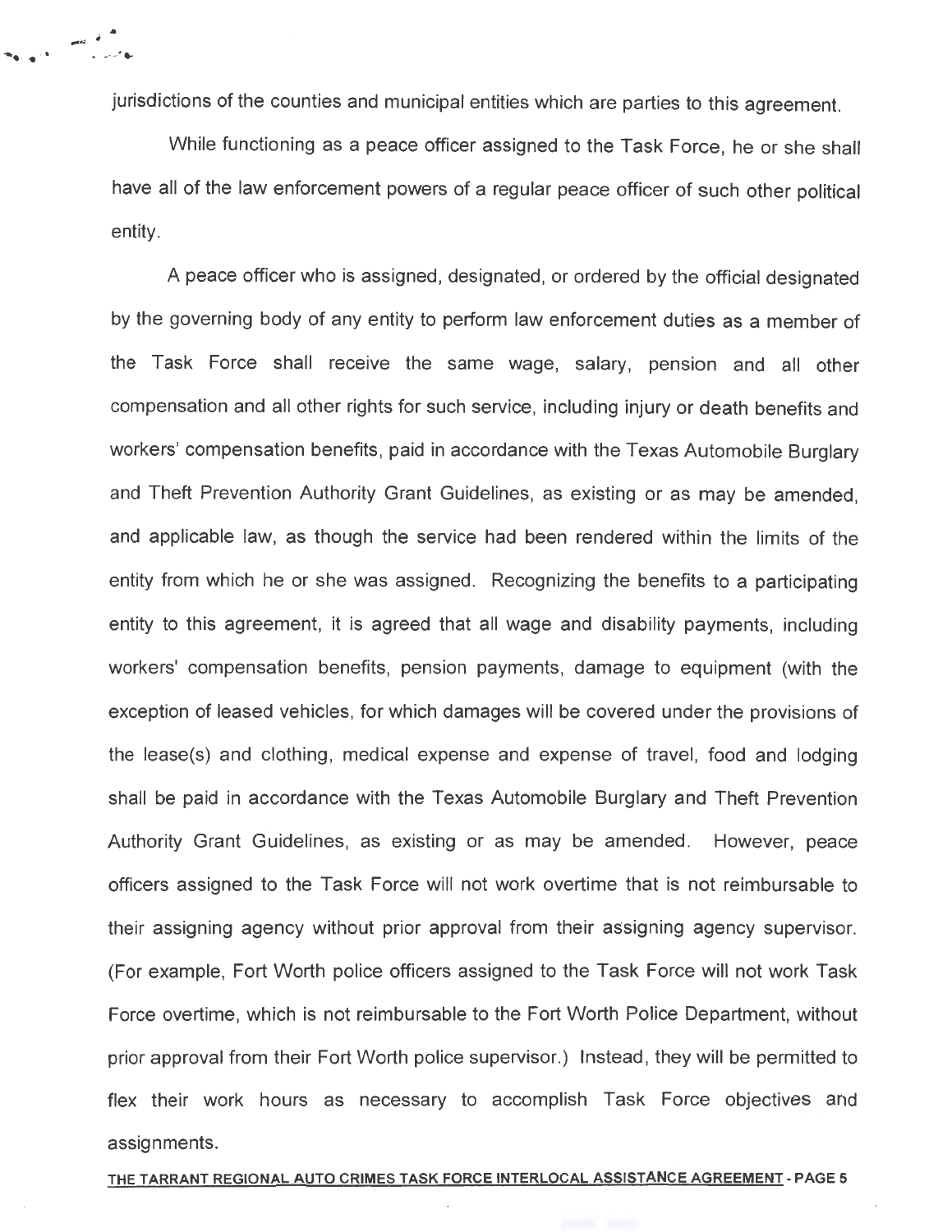In further recognition of the benefit to be gained by the entity participating in the Task Force, it is agreed that no entity that is a party to this agreement shall receive or be entitled to reimbursement from another entity participating in this agreement for any services performed pursuant to this agreement.

It is further agreed that, in the event that any peace officer assigned to the Task Force is cited as a party defendant to any civil lawsuit, state or federal, arising out of his or her official acts while functioning as a peace officer assigned to the Task Force, said peace officer shall be entitled to the same benefits that such officer would be entitled to receive had such civil action risen out of an official act within the scope of his or her duties as a member and in the jurisdiction of the law enforcement agency from which he or she was assigned. Further, no entity shall be responsible for the acts of a peace officer of another entity assigned to the Task Force. Each entity participating herein indemnifies and holds all other participating entities harmless for all acts of its own officers and employees acting hereunder, to the full extent permitted by law.

#### **GENERAL PROVISIONS**

This Contract is subject to all grant conditions applicable to the grant of the Texas Automobile Burglary and Theft Prevention Authority to the Tarrant Regional Auto Crimes Task Force.

Each party to this agreement expressly waives all claims against every other party for compensation for any loss, damage, personal injury, or death occurring as a consequence of the performance of this agreement.

Third party claims against members shall be governed by the Texas Tort Claims Act or other appropriate statutes and laws of the State of Texas and the United States.

It is expressly understood and agreed that, in the execution of this agreement, no party waives, nor shall be deemed hereby to waive, any immunity or defense that would THE TARRANT REGIONAL AUTO CRIMES TASK FORCE INTERLOCAL ASSISTANCE AGREEMENT -PAGE 6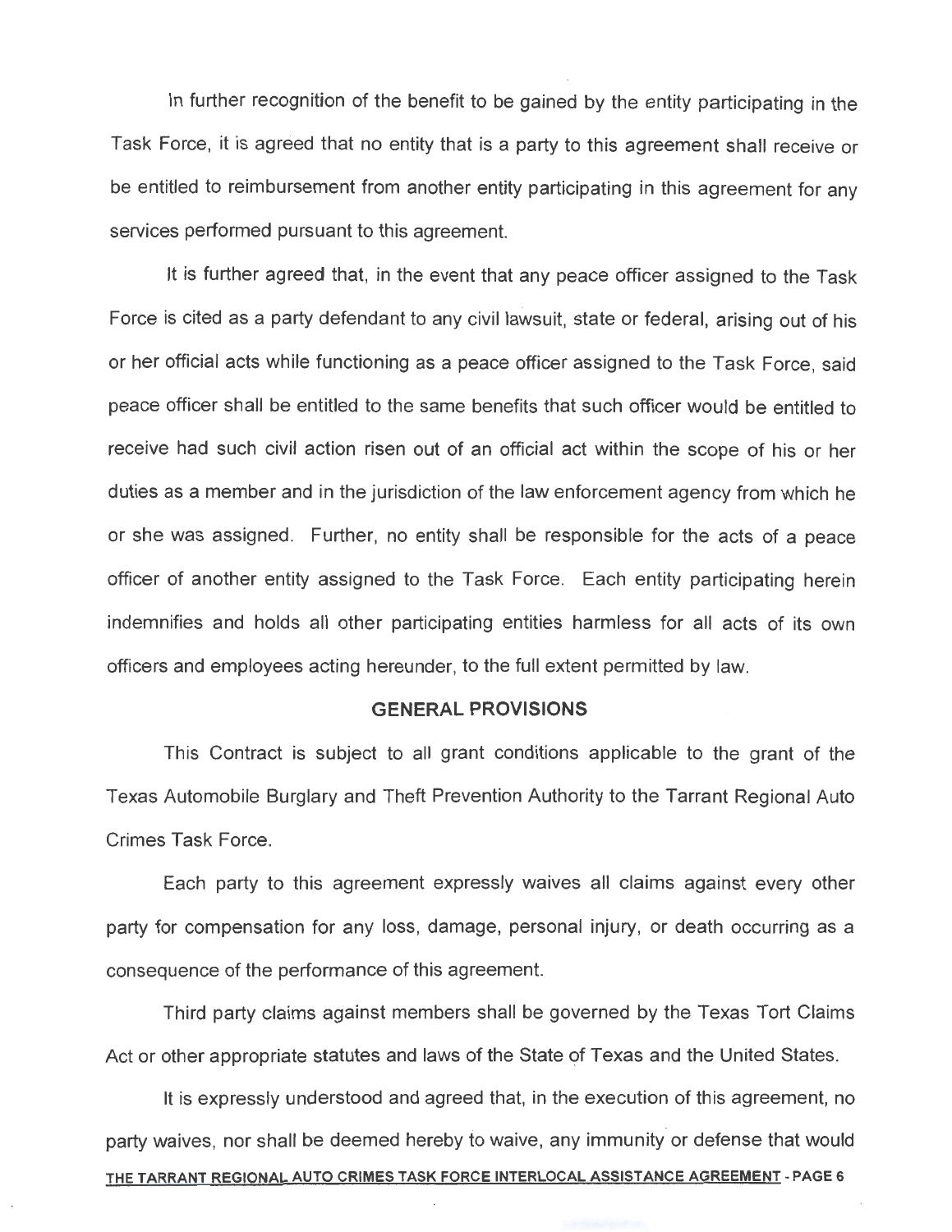otherwise be available to it against claims arising in the exercise of governmental powers and functions.

The validity of this agreement and of any of its terms or provisions, as well as the rights and duties of the parties hereunder, shall be governed by the laws of the State of Texas.

In case any one or more of the provisions contained in this agreement shall for any reason be held to be invalid, illegal, or unenforceable in any respect, such invalidity, illegality or unenforceability shall not affect any other provision thereof and this agreement shall be construed as if such invalid, illegal or unenforceable provision had never been contained herein.

This agreement shall become effective as to a party hereto on the day of the execution of the agreement by the party, and shall continue in effect as to a participating entity for one year from the date of signature and thereafter until it has been terminated or rescinded by appropriate action of the participating entity's governing body, or expires due to termination of the grant or by operation of law. (To minimize the administrative difficulty of signature between the many parties, each city or other law enforcement entity will sign a substantially similar agreement with Tarrant County; however, each party signing substantially similar copies is immediately bound one to another to all other entities participating during the time said agreement is in force as to said entity, even though the parties' signatures appear on different copies of the substantially similar copies. Any entity being added after the agreement is in effect need only sign the documents which Tarrant County signs to be fully a party bound to all other parties, and such signature shall, as of the date of the signing, have the same force and effect as between the joining and already-bound members as if a single document was signed simultaneously by all then-participating entities.)

THE TARRANT REGIONAL AUTO CRIMES TASK FORCE INTERLOCAL ASSISTANCE AGREEMENT- PAGE 7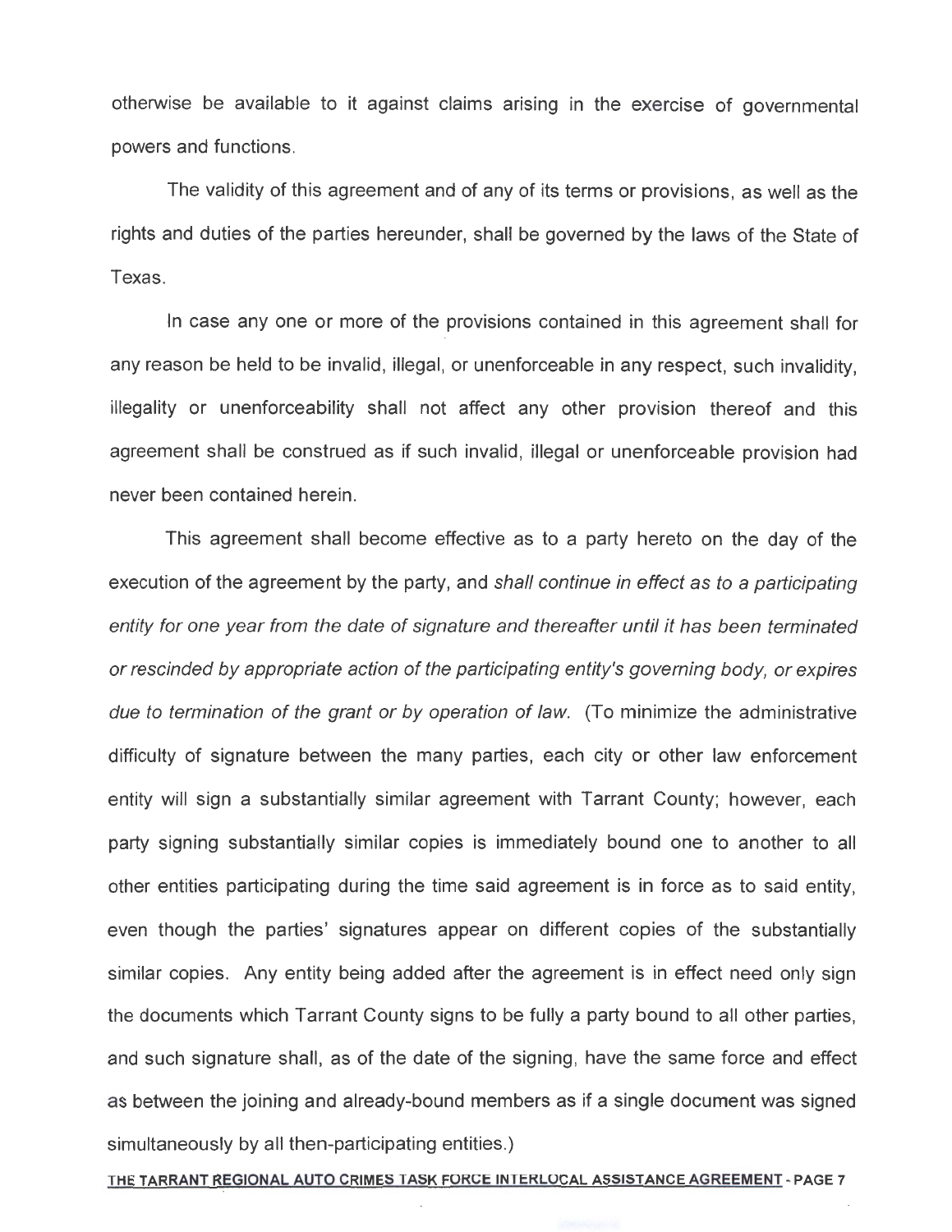If program enhancement activities are terminated, unexpended revenues will be promptly returned to the Texas Automobile Burglary and Theft Prevention Authority.

This agreement may be amended or modified by the mutual agreement of the parties hereto in writing. The lnterlocal Agreement is for the period and on the conditions herein contained, and on such conditions to this agreement as may be added by amendment or by law, and not for any period beyond that permitted by law, nor for any purpose not permitted by law.

This instrument contains all commitments and agreements of the parties, and no oral or written commitments have any force or effect to alter any term or condition of this agreement, unless the same are done in proper form and in a manner constituting a bona fide amendment hereto.

Two non-local entities, the Texas Department of Public Safety and the National Insurance Crime Bureau each enter separate agreements with Tarrant County for the following reasons: Each entity's staff member carries a statewide law enforcement commission and therefore does not require the enhanced law enforcement jurisdiction afforded by this agreement; Each entity funds their staff member's salary and fringe benefits 100%; Each entity's staff member performs in a support role to the Task Force and is available less than 100% of their work week because the availability of each is subject to assignments from their entity.

The parties agree that their collective agreement may be evidenced by the execution of an identical counterpart of this instrument by the duly authorized official(s) of each participant and the failure of any anticipated member to enter into or renew this agreement shall not affect the agreement between and among the parties executing the agreement.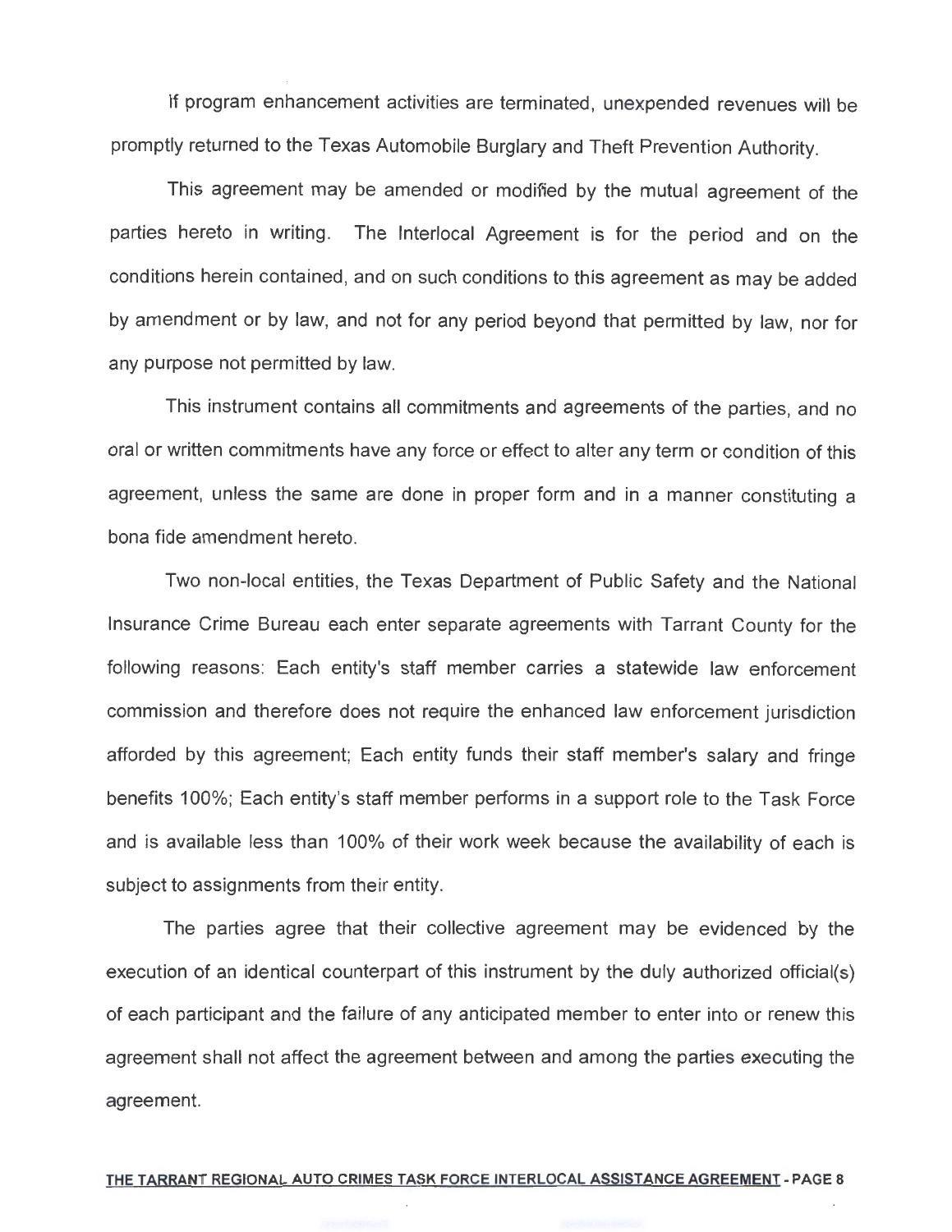#### **ACCEPTANCE OF RESTRICTIONS**

Signature of this Agreement constitutes acceptance of all grant conditions, grant restrictions and the terms of all applicable laws.

This is to certify that the objectives of the Tarrant Regional Auto Crimes Task Force as stated in its Grant Application for the fiscal year(s) funding covered by this agreement have been reviewed and that it is mutually agreed to cooperate to whatever extent is necessary in carrying out the work plan described in the application(s).

Additionally, each participating agency and entity is cognizant of the grant and agrees to abide by any and all rules or special conditions in relation to the application . Agencies or their representatives shall have the right to investigate, examine and audit at any time any and all necessary books, papers, documents, records and personnel that pertain to this contract or any related subcontracts.

#### **BUDGETARY MATTERS**

As part of this agreement, all participating entities entitled to reimbursement will be reimbursed for their participation in this program by grant funds, through the grant's financial officer (this is presently S. Renee Tidwell, Auditor, Tarrant County, but is subject to change by Tarrant County; if changed, the change will be made in accordance with the grant and all participating entities will be advised in writing) according to the entity's applicable submitted budget schedule, to the extent that the budget schedule is consistent with the grant. To the extent that the budget schedule is inconsistent with the grant, the grant controls. A copy of the latest and most current Grant Award Digest will be provided to all participating agencies when received by Tarrant County.

Participating entities may bill the financial officer for reimbursement at such periodic intervals as are appropriate and in accordance with the grant.

#### THE TARRANT REGIONAL AUTO CRIMES TASK FORCE INTERLOCAL ASSISTANCE AGREEMENT - PAGE 9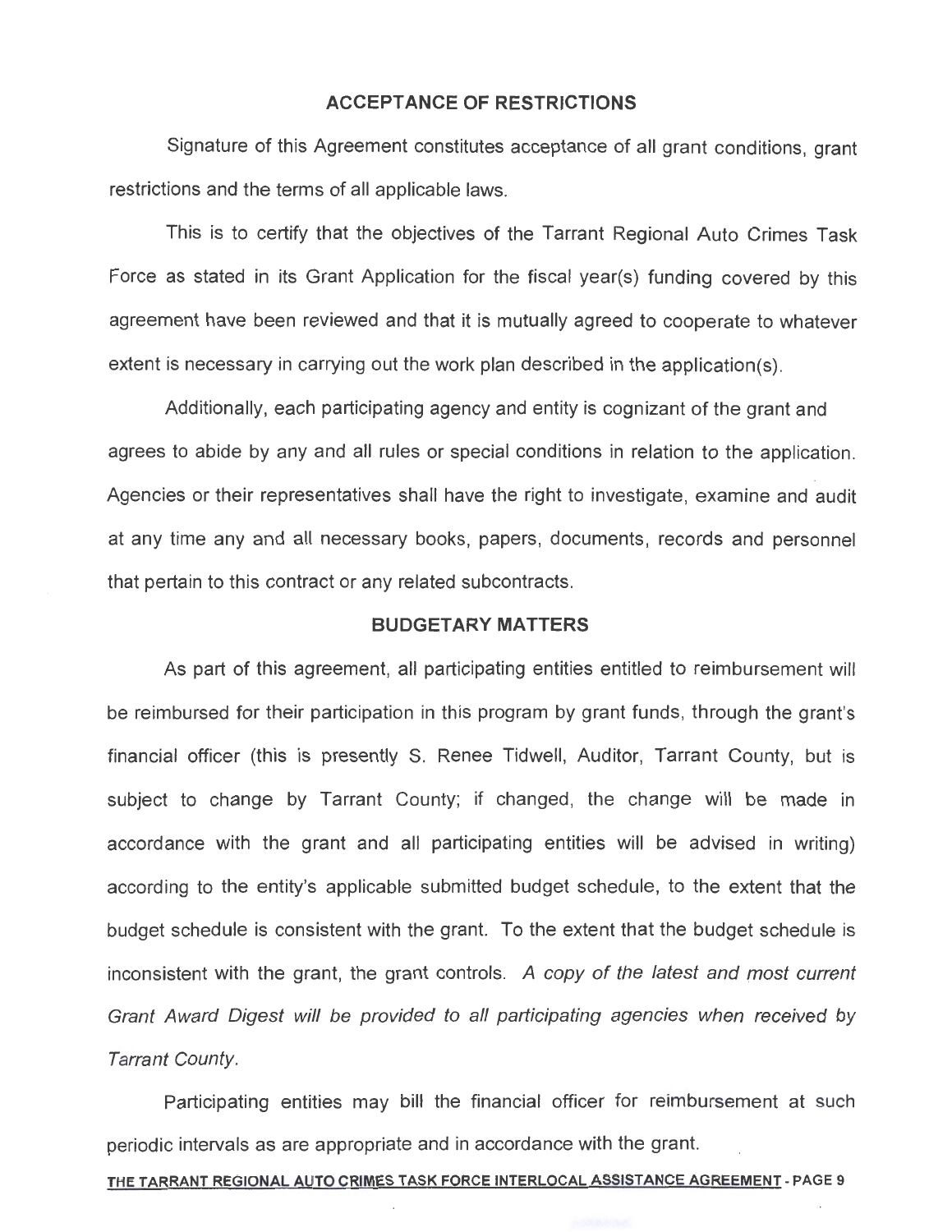#### **CONFIDENTIAL FUNDS**

The Texas Automobile Burglary and Theft Prevention Authority Guidelines for ' Control and Use of Confidential Funds will be utilized for the disbursement and reimbursement of confidential funds.

#### **EQUAL EMPLOYMENT OPPORTUNITY PROGRAM CERTIFICATION**

The city law enforcement agency signing along with Tarrant County certifies that:

Either the city law enforcement agency signing along with Tarrant County employs fifty (50) or more people and has received or applied to the Texas Automobile Theft Prevention Authority for total funds in excess of \$25,000, in which case the city law enforcement agency signing along with Tarrant County certifies that it has formulated an equal employment opportunity program in accordance with 28 CFR 42.301 et seq., Subpart E and that it is on file in the office of:

| <b>NAME</b>           |  |
|-----------------------|--|
| <b>TITLE</b>          |  |
| <b>STREET ADDRESS</b> |  |
| CITY, STATE           |  |

OR, if the above is left blank, the city law enforcement agency signing along with Tarrant County certifies that it is not required by the terms of this grant or the laws applicable thereto to have such a plan on file in order to participate in this grant.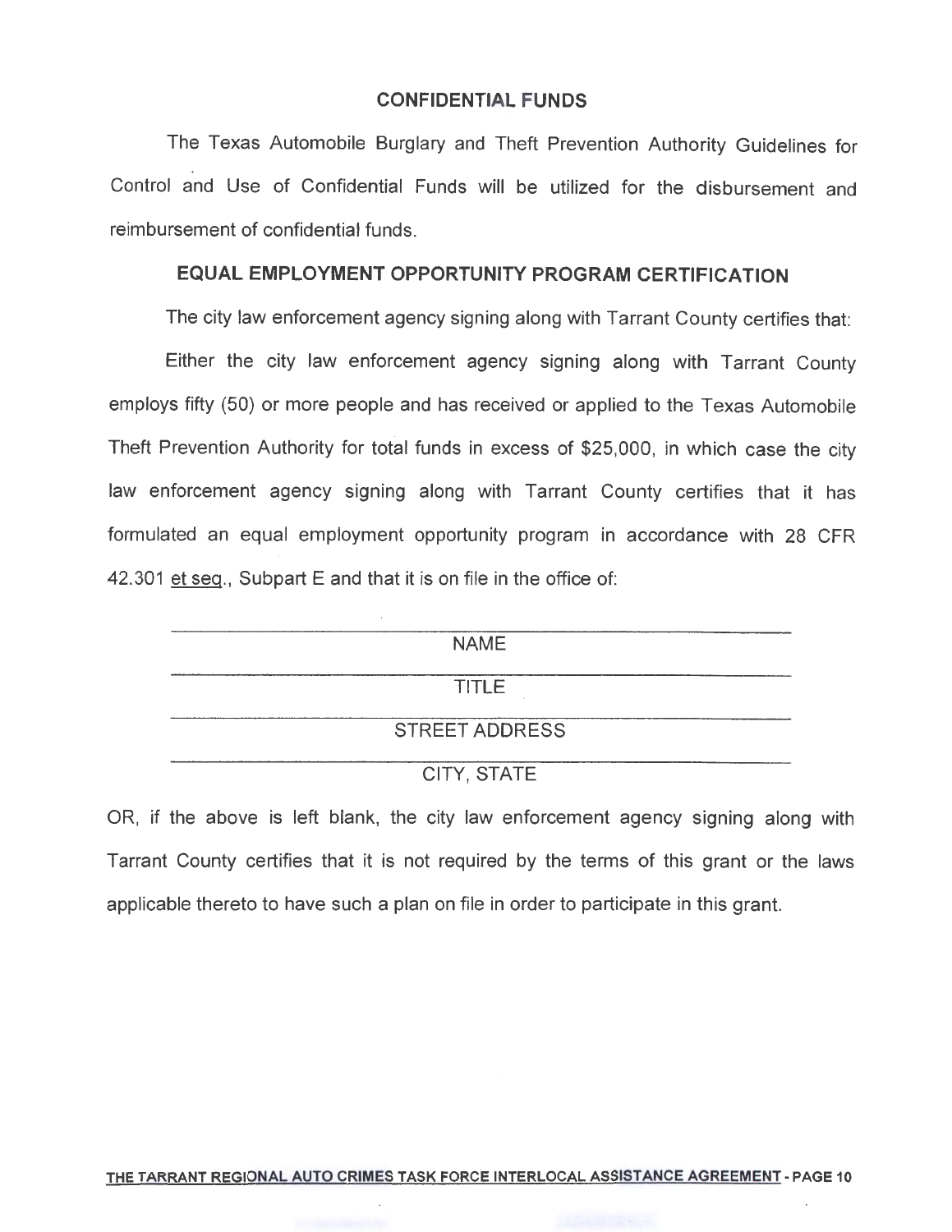The Tarrant County Judge certifies that:

Tarrant County employs fifty (50) or more people and has received or applied to the Texas Automobile Theft Prevention Authority for total funds in excess of \$25,000; therefore, Tarrant County has formulated an equal employment opportunity program in accordance with 28 CFR 42.301 et seq., Subpart E and that is on file in the office of:

#### **TINA GLENN DIRECTOR OF HUMAN RESOURCES 1 00 East Weatherford Street Fort Worth, Texas 76196.**

Said plan or plans are on file and available for review or audit by an official of the Texas

Automobile Theft Prevention Authority as required by relevant laws and regulations.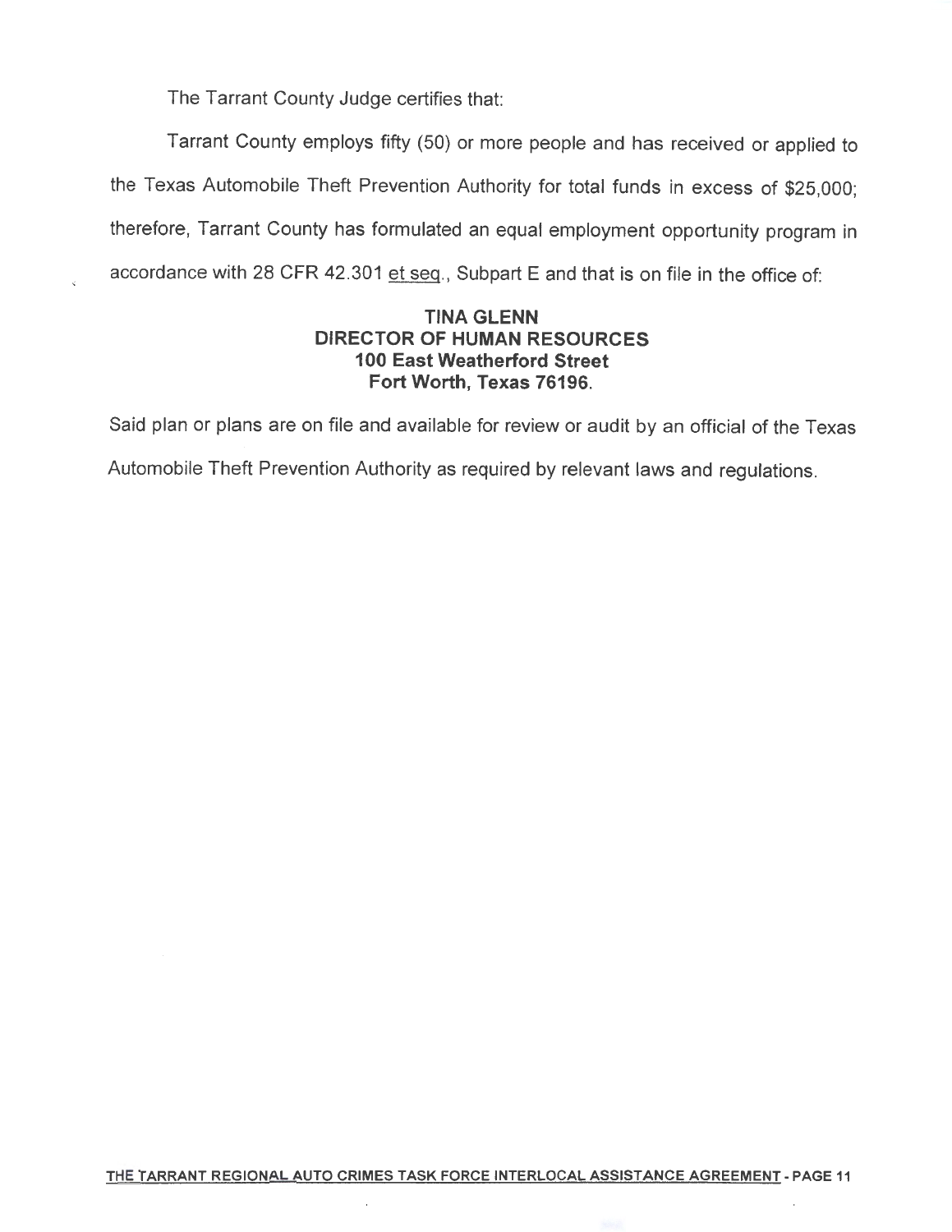SIGNED AND EXECUTED this \_\_\_\_\_\_\_\_\_ day of \_\_\_\_\_\_\_\_\_\_\_\_\_\_\_\_\_\_\_\_\_\_\_, 2015.

## COUNTY OF TARRANT STATE OF TEXAS

B. Glen Whitley County Judge

Dee Anderson **Sheriff** 

## CERTIFICATION OF APPROVED AS TO FORM: AVAILABLE FUNDS: \$64,958 - Salaries/Fringe \$10,000 - Authorized Overtime

Criminal District Attorney's Office\* Tarrant County Auditor

\*By law, the Criminal District Attorney's Office may only approve contracts for its clients. We reviewed this document as to form from our client's legal perspective. Other parties may not rely on this approval. Instead those parties should seek contract review from independent counsel.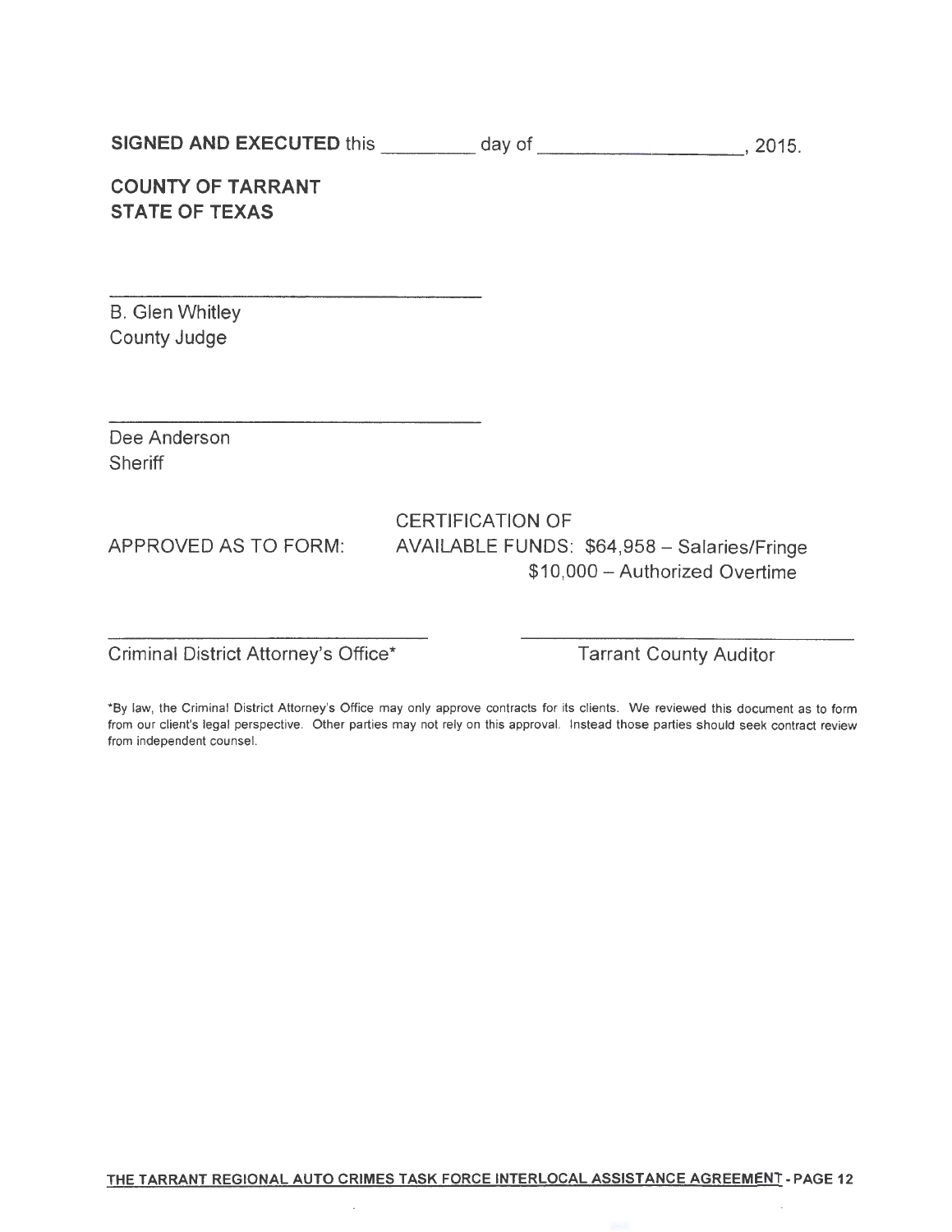## **OTHER SIGNING ENTITY:**

## $C$ <sub>177</sub> of SA41NAW NAME OF ENTITY

SIGNATURE OF AUTHORIZED OFFICIAL

**DATE** 

**M** *A"tof..* 

**TITLE** 

APPROVED AS TO FORM AND LEGALITY:

ATTORNEY FOR ABOVE-LISTED NON-COUNTY ENTITY DATE

Attest: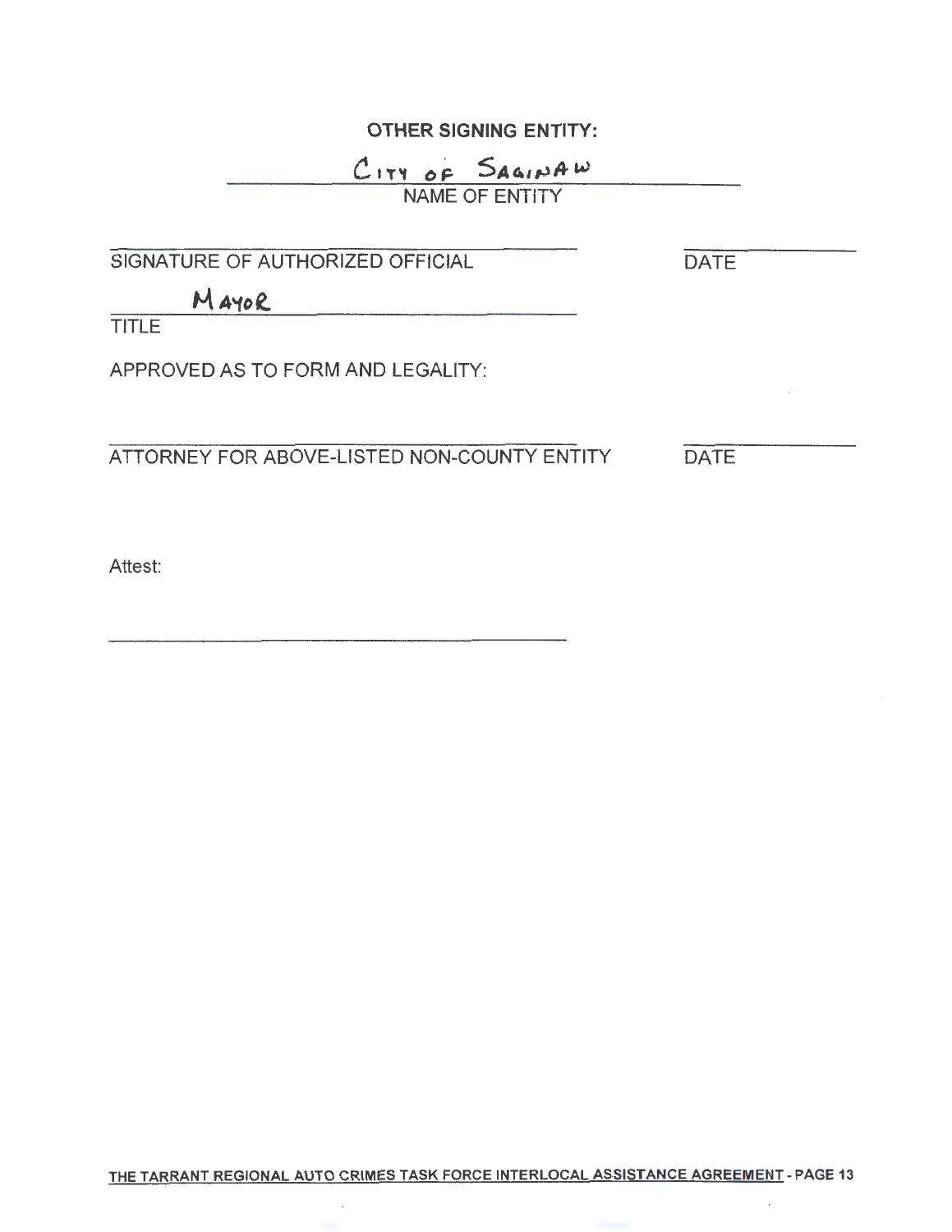#### **NONSUPPLANTING CERTIFICATION OF PARTICIPATING AGENCIES OTHER THAN GRANTEE**

Texas Government Code 772.006(a)(7) requires that state funds provided by this Act shall not be used to supplant state or local funds. Public Law 98-473 requires that federal funds provided by that Act shall not be used to supplant state or local funds.

The city law enforcement agency certifies that Texas Automobile Burglary and Theft Prevention Authority funds will not be used to replace state or local funds that would be available in the absence of Texas Automobile Burglary and Theft Prevention Authority funds.

| ROGER MACON                      |
|----------------------------------|
| <b>NAME</b>                      |
|                                  |
| CHIEF OF POLICE                  |
| <b>TITLE</b>                     |
| SAGINAN POLICE DEPT              |
| (CITY OR LAW ENFORCEMENT ENTITY) |

(Note: Tarrant County's certification is incorporated in each grantee's report of expenditure and status of funds. Also, a copy of the Special Condition - Assurances, exactly as it appears in the Texas ABTPA Administrative Guide, follows this page.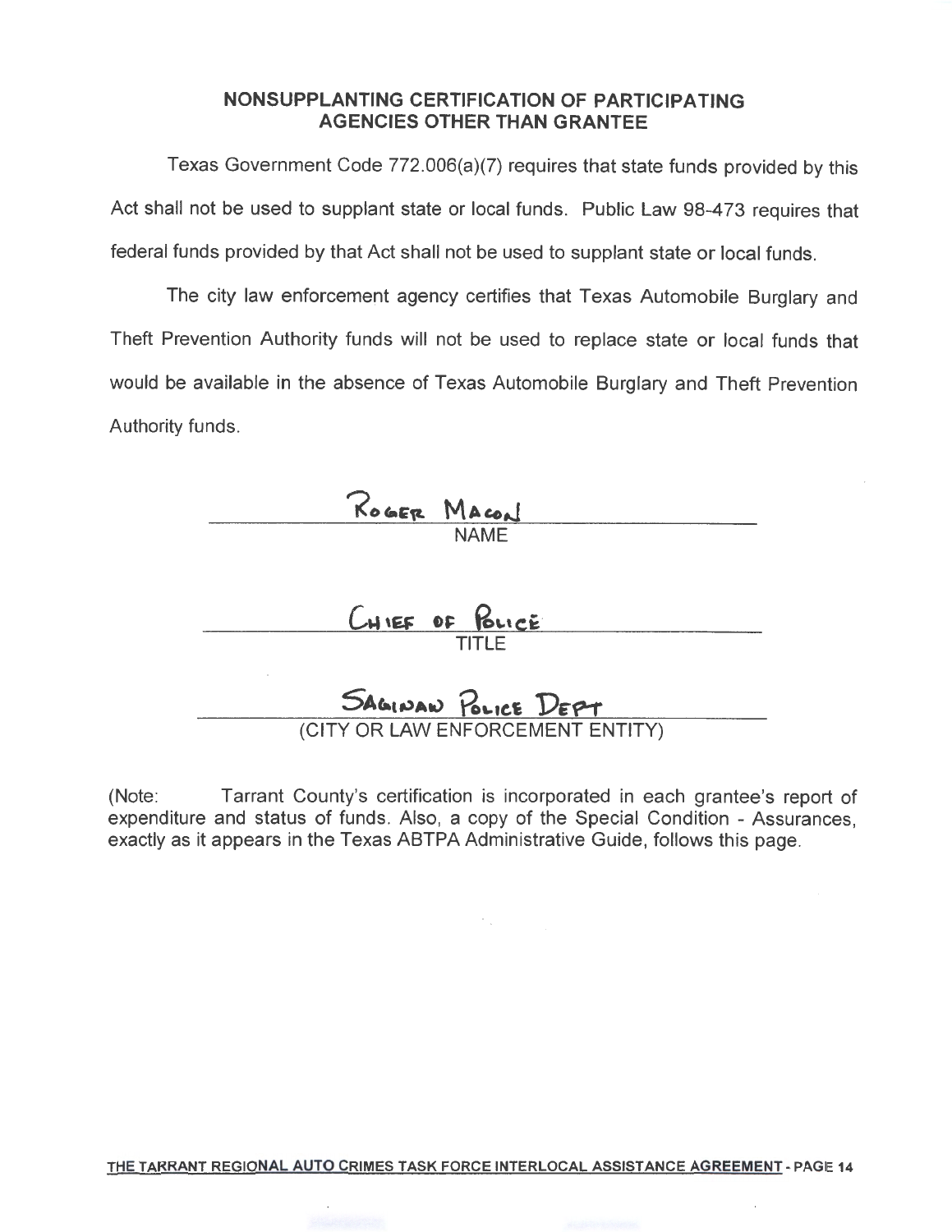#### **ASSURANCES**

#### **NON-COUNTY ENTITY ASSURANCES CERTIFICATION**

(Tarrant County's assurances are included in the grant application.)

I certify that the programs proposed in this application meet all the requirements of the Texas Automobile Burglary and Theft Prevention Authority Program, that all the information presented is correct, and that that the applicant will comply with the rules of the Automobile Burglary and Theft Prevention Authority and all other applicable federal and state laws, regulations and guidelines. By appropriate language incorporated in each grant, subgrant, or other document under which funds are to be disbursed, the undersigned shall assure that the following assurances apply to all recipients of assistance.

NAME TITLE SAGINAN POLICE DEPT

Note- This lnterlocal Assistance Agreement was last updated February 2014.

THE TARRANT REGIONAL AUTO CRIMES TASK FORCE INTERLOCAL ASSISTANCE AGREEMENT - PAGE 15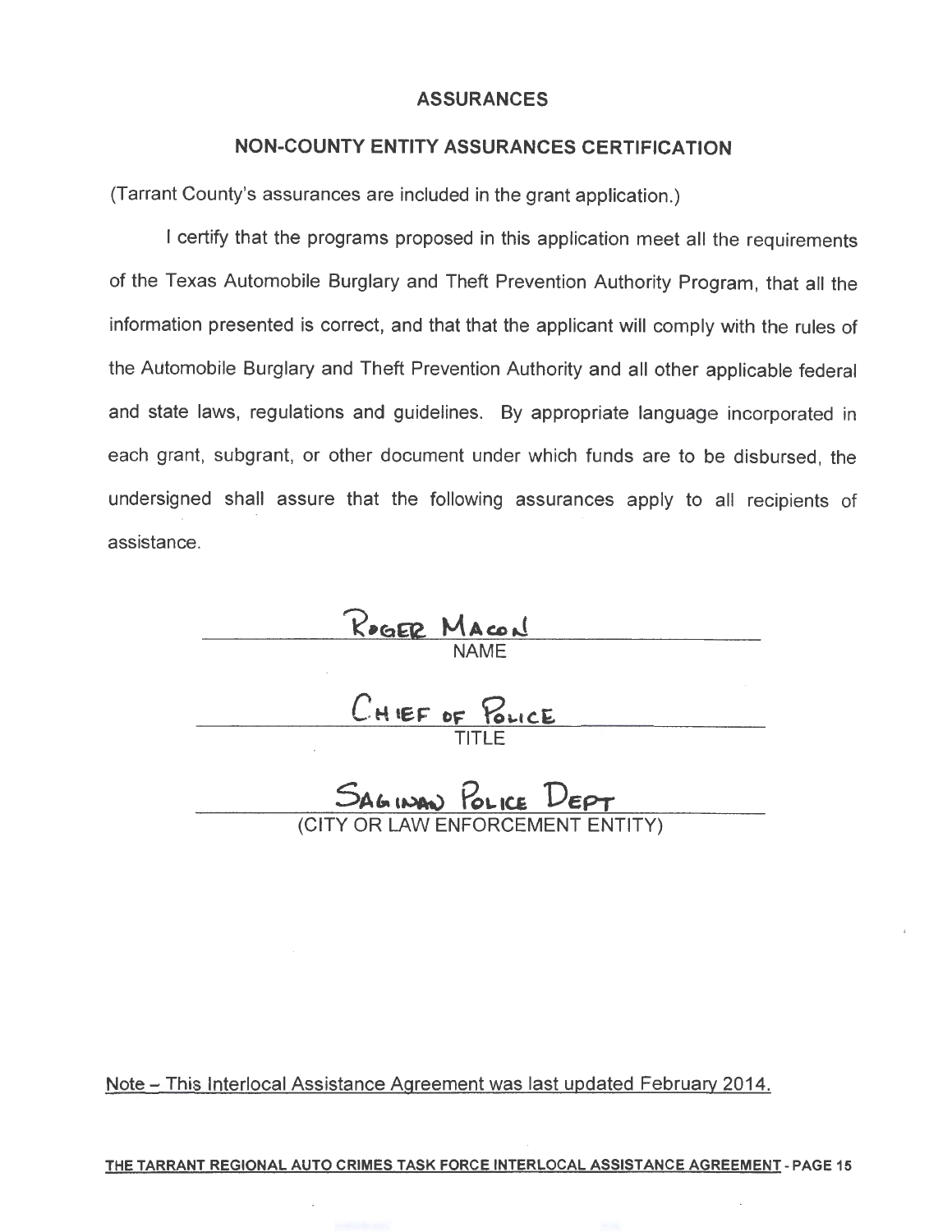#### ASSURANCES

A Grantee and the Applicant hereby makes and certifies that as grantee, it and any subgrantee shall comply with the following conditions:

1. A grantee and subgrantee must comply with ABTPA grant rules and UGMS.

- 2. A grantee and subgrantee must comply with Texas Government Code, Chapter 573, by ensuring that no officer, employee, or member of the applicant's governing body or of the applicant's contractor . shall vote or confirm the employment of any persons related within the second degree of affinity or the third degree of consanguinity to any member of the governing body or to any other officer or employee authorized to employ or supervise such person. This prohibition shall not prohibit the employment of a person who shall have been continuously employed for a period of two years, or such period stipulated by local law, prior to the election or appointment of the officer, employee, or governing body member related to such person in the prohibited degree.
- 3. A grantee and subgrantee must insure that all information collected, assembled or maintained by the applicant relative to a project will be available to the public during normal-business hours in compliance with Texas Government Code, Chapter 552, unless otherwise expressly prohibited by law.
- 4. A grantee and subgrantee must comply with Texas Government Code, Chapter 551, which requires all regular, special or called meeting of governmental bodies to be open to the public, except as otherwise provided by law.
- 5. A grantee and subgrantee must comply with Section 231.006, Texas Family Code, which prohibits payments to a person who is in arrears on child payments.
- 6. No health and human services agency or public safety or law enforcement agency may contact with orissue a license, certificate or permit to the owner, operator or administrator of a facility if the license, . perrnlt or certificate has been revoked by another health and human services agency or public safety or law enforcement agency.
- 7. A grantee and subgrantee that is a law enforcement agency regulated by Texas Government Code. Chapter 415, must be In compliance with all rules adopted by the Texas Commission on Law Enforcement Officer Standards and Education pursuant to Chapter 415, Texas Government Code or must provide the grantor agency with a certification from the Texas Commission on law Enforcement Officer Standards and Education that the agency-is in process of achieving compliance with such rules.

THE TARRANT REGIONAL AUTO CRIMES TASK FORCE INTERLOCAL ASSISTANCE AGREEMENT- PAGE 16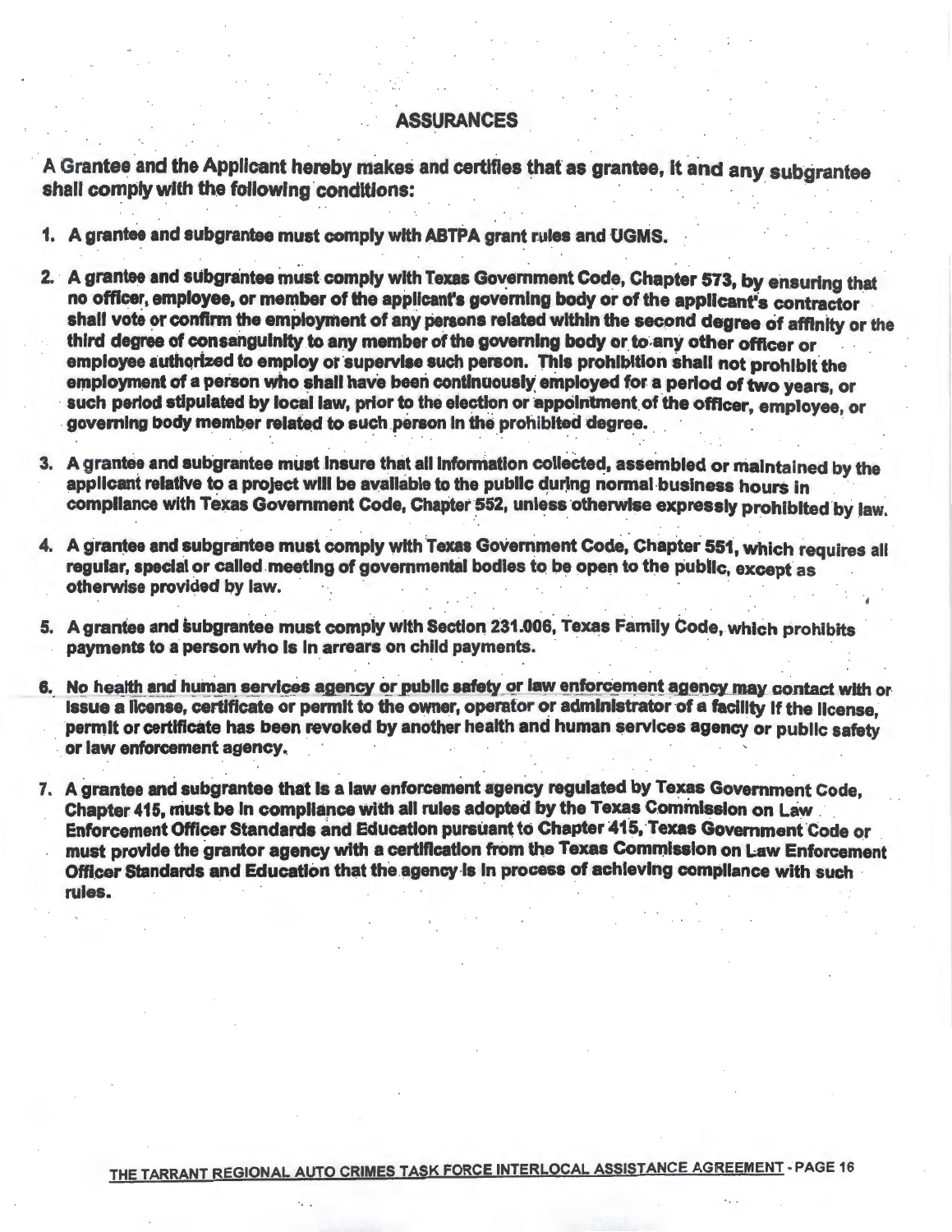- 8. When incorporated into a grant award or contract, these standards assurances contained in the application package become terms or conditions for receipt of grant funds. Administering state agencies and local subrecipients shall maintain an appropriate contact administration system to insure that all terms, conditions, and specifications are met. (See Section \_\_\_\_.36 for additional guidance on contract provisions.)
- . . . 9. A grantee and subgrantee must·comply with the Texas Family Code, Section 261.101 which requires reporting of all suspected cases of child abuse to local law enforcement authorities and to the Texas Department of Child Protective and Regulatory Services. Grantees and subgrantees shall also ensure that all program personnel are properly trained and aware of this requirement.
- 10. Grantees and subgrantees will comply with all federal statutes relating to nondiscrimination. These include but are not limited to: (a) Title VI of the Civil Rights Act of 1964 (P.L. 88-352) which prohibits discrimination on the basis of race, color or national origin; (b) Title IX of the Education Amendments of 1972, as amended (20 U.S.C. §§ 1681-1683, and 1685-1686), which prohibits discrimination on the basis of sex; (c) Section 504 of the Rehabilitation Act of 1973, as amended (29 U.S.C. § 794), which prohibits discrimination on the basis of handicaps and the Americans With Disabilities Act of 1990; (d) the Age Discrimination Act of 1974, as amended (42 u.s.c. §§ 6101-6107), which prohibits discrimination on the basis of age; (e) the Drug Abuse Office and Treatment Act of 1972 (P.L. 92-255), as amended, relating to nondiscrimination on the basis of drug abuse; (f) the Comprehensive Alcohol Abuse and Alcoholism Prevention, Treatment and Rehabilitation Act of 1970 (P.L. 91-616), as amended, relating to the nondiscrimination on the basis of alcohol abuse or alcoholism; (g) §§ 523 and 527 of the Public Health Service Act of 1912 (42 U.S.C. 290 dd-3 and 290 ee-3), as amended. relating to confidentiality of alcohol and drug abuse patient records; (h) Title VIII of the Civil Rights Act of 1968 (42 U.S.C. § 3601 et seq.), as amended, relating to nondiscrimination in the sale, rental or financing of housing; (I) any other nondiscrimination provisions in the specific statute(s) under which application for Federal assistance is being made; and (i) the requirements of any other nondiscrimination statue(s) which may apply to the application.
- 11. Grantees and subgrantees will comply, as applicable, with the provisions of the Davis-Bacon Act (40 U.S.C. §§ 276a to 276a-7), the Copeland Act (40 U.S.C. §§ 276c and 18 U.S.C. §§ 874). and the Contract Work Hours and Safety Standards Act (40 U.S.C. §§ 327 -333), regarding labor standards for federally assisted construction subagreements.
- 12. Grantees and subgrantees will comply with requirements of the provisions of the Uniform Relocation Assistance and Real Property Acquisitions Act of 1970 (P.L. 91-646) which provide for fair and equitable-treatment of persons displaced or whose property is acquired as a result of Federal or federally assisted programs. These requirements apply to all interests in real property acquired for project purposes regardless of Federal participation in purchases.